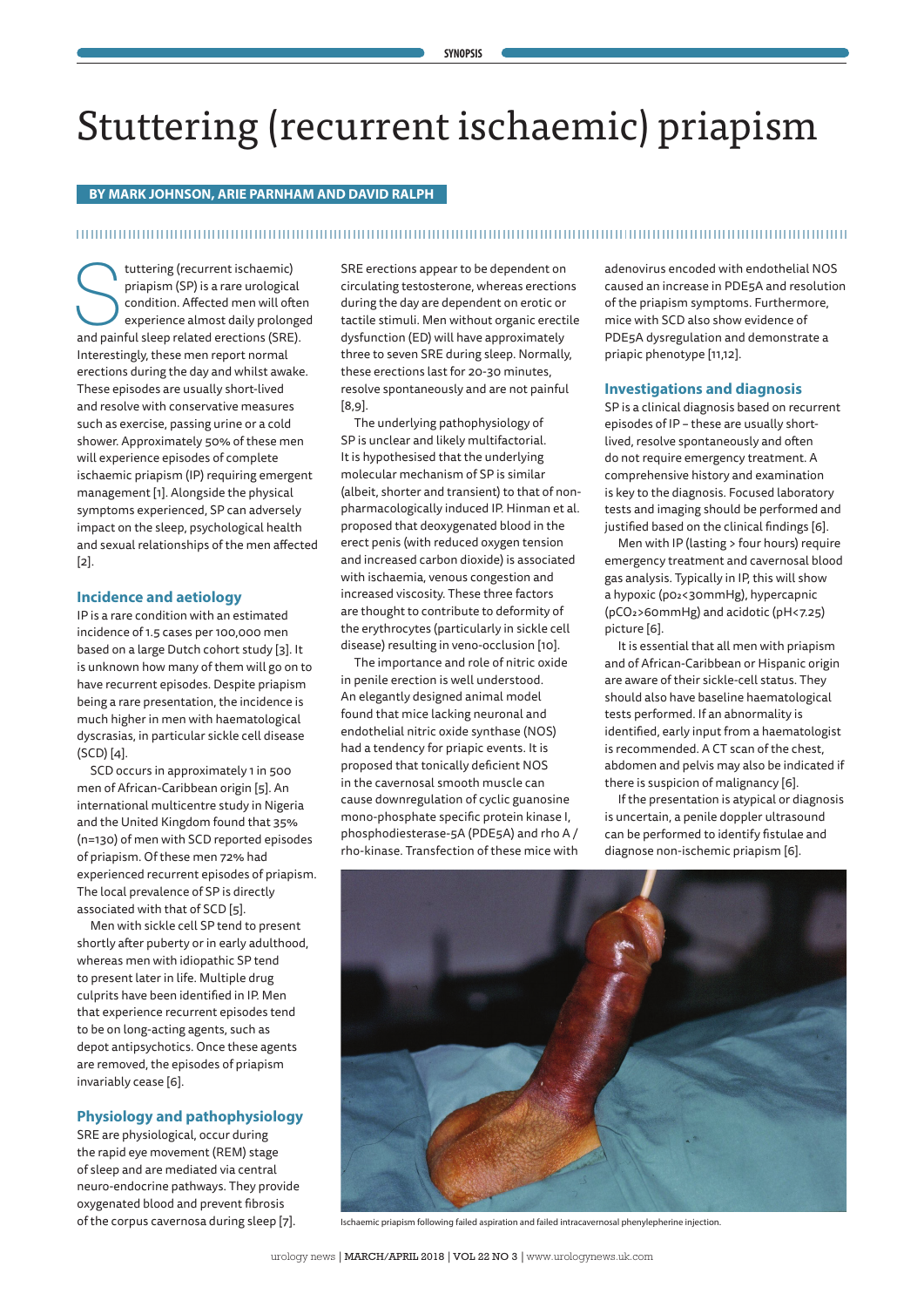#### **Management**

The aim of management in these men is to prevent further episodes of priapism [6,13]. As is often the case with rare conditions, the treatment options are based on poor quality evidence (Centre for Evidencebased Medicine Level 3 or 4). The European Association of Urology (EAU) guidelines primarily recommend either hormonal manipulation,  $\alpha$ -adrenergic agonists or PDE5i [6]. The evidence for and against these is highlighted below.

#### **Hormonal manipulation**

Hormonal manipulation in the management of SP is recommended in the American Urology Association (AUA) and EAU guidelines [6,13]. A number of different groups and agents have been tried, including anti-androgens (cyproterone acetate [CPA], flutamide and bicalutamide) [14,15], gonadotrophin-releasing hormone analogues (leuprolide acetate) [16], oestrogen, finasteride [17] and ketoconazole [18]. They all essentially work by either inhibiting, blocking or neutralising free testosterone, thus reducing the number and duration of physiological SRE. These treatment options provide effective prophylaxis for SP, however they are associated with significant side-effects. These include reduced libido, erectile dysfunction, gynaecomastia and hot flushes. Furthermore, they are contraindicated in adolescents, pre-pubertal boys and in men wishing to conceive [16].

Of the agents investigated, antiandrogens and gonadotrophin-releasing hormone analogues appear to be the most effective and safe [6]. The use of 100mg CPA each day results in a 75% decrease in plasma testosterone [2]. Anecdotally, CPA appears to be very effective at reducing the frequency and duration of episodes of priapism. Patients are commenced on a reducing dose of CPA, initially starting at 100mg each day for two weeks, followed by 50mg each day for two weeks then 50mg on alternate days for two weeks then stopped. After stopping CPA, some men will not experience any further symptoms. Unfortunately, most men will have a period where the symptoms remit, and then relapse once their circulating testosterone increases. In severe cases, men may be allowed to titrate their own dose of CPA and may also require concomitant use with an  $\alpha$ -adrenergic agonists. Men on medium to long-term androgen deprivation require regular full blood count, liver and adrenocortical function tests.

#### �**-adrenergic agonists**

 $\alpha$ -adrenergic agonists can also be used as a first-line management option [6].

### **"SP can be a devastating disease that adversely affects the physical and psychological health of the men affected."**

#### 

The effects of  $\alpha$ -adrenergic agonists on cavernosal smooth muscle is untested; however, it is proposed that they mediate cavernosal smooth muscle contraction and aid detumescence. Pseudoephedrine is often the first-line agent used for prophylaxis in men with idiopathic stuttering priapism and in clinical practice appears to be effective [6]. There is no guidance with regards to the dose of pseudoephedrine; although doses between 60-120mg at night are used. Okpala et al. found that oral etilefrine 50-100mg once daily was effective in 13 out 18 men (72%) at preventing episodes of priapism in men with SCD. Furthermore, they also found that none of the participants experienced sexual dysfunction or hypertension [19]. Although, there is less evidence for the use of these agents when compared to hormonal manipulation, the side-effects are more tolerable.

#### **Phosphodiesterase 5 inhibitors (PDE5i)**

The rationale for the use of PDE5i is based on the endothelial NOS knockout mice study described above [12]. Despite this appearing to be counterintuitive given their erectogenic properties, some men find them useful. There has been one randomised, double-blind, placebo controlled trial in men with SCD, which found no significant difference between the intervention and control groups [20]. However, during the open-label part of this trial, they found that men taking sildenafil were less likely to present acutely to the emergency department with IP. They advise 25-50mg sildenafil to be taken in the morning without sexual stimulation. Generally, PDE5i are tolerated very well, with some men experiencing headaches and facial flushing. PDE5i are contraindicated in men taking nitrates [20].

#### **Red cell exchange transfusion and hydroxyurea**

Patients with sickle cell recurrent ischaemic priapism may require red cell exchange transfusion. Exchange transfusion consists of aliquots of blood being removed and then replaced in equal volume with donor red cells. The aim of this is to replace sickled red cells and increase the oxygen carrying capacity of the blood. Sickled cells are less flexible and often get trapped in micro-vasculature spaces resulting in vaso-occlusion. Despite this, exchange

transfusion is still controversial and should be performed cautiously. The aim of exchange transfusions is to achieve a haemoglobin around 100g/l and to reduce the concentration of Hb S to <30%. Exchange transfusion is associated with hyper-viscosity and ASPEN syndrome (Association of SCD, Priapism and Neurological events). These neurological events include acute stroke, seizures and focal neurological deficits [21,22].

Hydroxyurea has also been found to significantly reduce the number of vaso-occlusive events in men with SCD. Hydroxyurea is indicated in patients with three or more vaso occlusive crises in one year. A multidisciplinary approach is recommended in these patients with input from both haematology and urology [21].

#### **Penile prosthesis**

Men with symptoms refractory to medical management, or those that develop ED may be offered insertion of a penile prosthesis [2].

#### **Follow-up**

Men with SP need to be followed up regularly to assess the effectiveness of the treatment and to assess the side-effects experienced [6]. The Priapism Impact Profile questionnaire can be used to provide a more holistic and comprehensive approach to reviewing these patients [23].

#### **Prognosis**

SP can be a devastating disease that adversely affects the physical and psychological health of the men affected. Many men manage their condition conservatively with exercise or cold showers – due to this they often report poor sleep and daytime sleepiness. Furthermore, SP can affect the patient's sexual function (side-effects of hormone manipulation or ED), which understandably impacts on their emotional and sexual relationships.

SP is a frustrating condition for the patient and the doctor alike. Many of the treatments are ineffective and / or have intolerable side-effects making the management difficult (for a summary of the treatment options, see Table 1, overleaf). As is often the case with rare conditions, it is difficult to recruit enough participants to well-designed randomised controlled trials. However, without these it is difficult to agree a consensus for the effective management of SP.